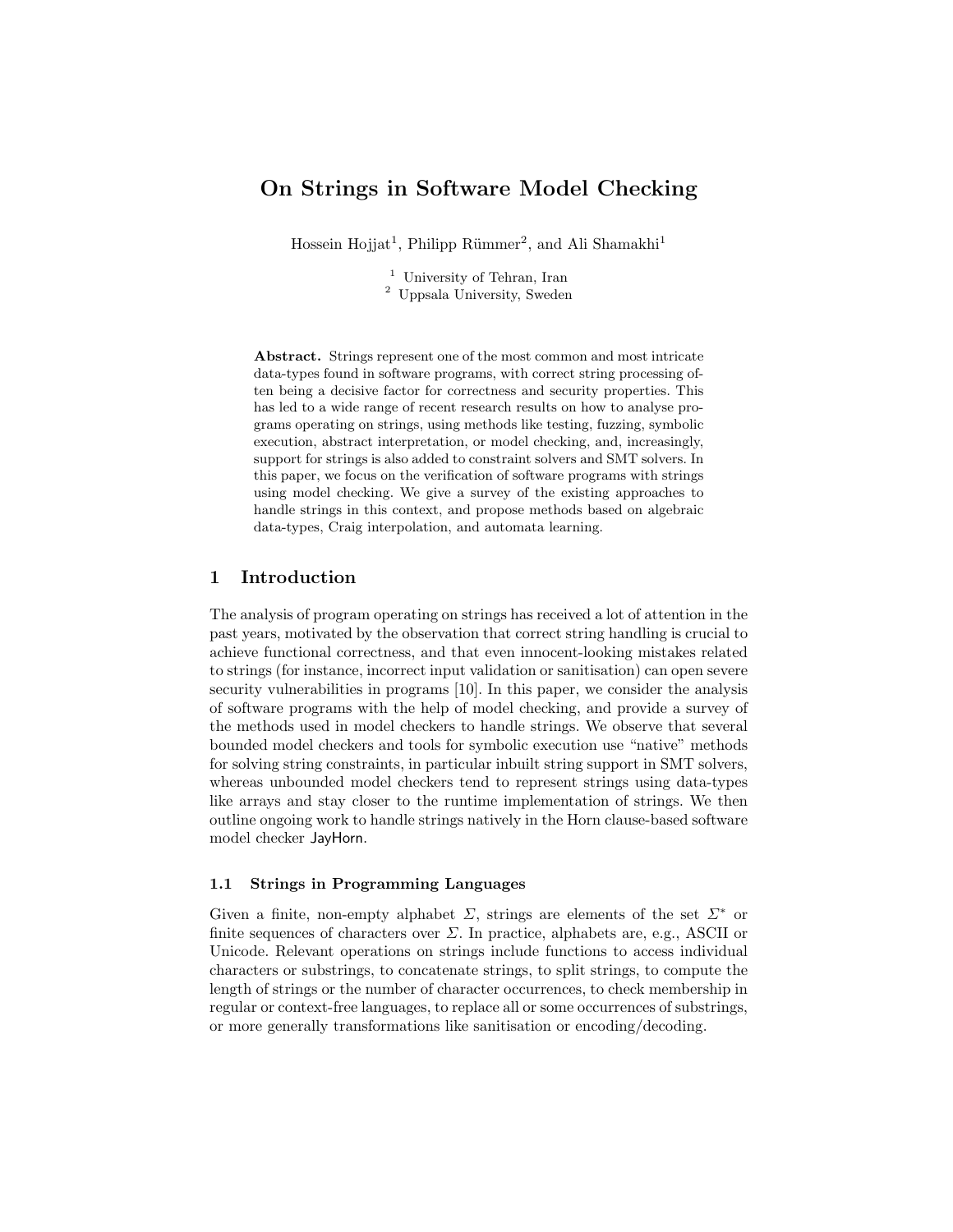In programming languages, strings are partly given the status of a primitive data-type with inbuilt notation for literals ("..."), but the full set of string operations is typically provided through libraries, such as string.h in C, and java.lang.String and related classes in Java. The internal representation of strings as a character array is fully exposed in C, but usually hidden in more high-level languages.

Strings are in programs often used to store data such as addresses, usernames, or passwords, whose correct processing is critical. Strings can also represent code, for instance when interfacing databases (SQL commands) or in the context of the web (JavaScript embedded in HTML), leading to the possibility of injection attacks when a programs fails to correctly isolate code from data [10].

# 2 Survey of Existing Methods for String Analysis

In this section, we focus on strings in model checking while only touching upon some of the methods in other areas. For a more complete survey of string methods we refer the reader to the recent book [10].

# 2.1 Bounded Methods

Bounded analysis methods, for instance, bounded model checking or symbolic execution, typically only have to check satisfiability (SAT) of constraints extracted from a program, usually testing path feasibility. In our case, such constraints will contain variables ranging over strings. SAT checks on string constraints are at this point supported relatively well by existing constraint and SMT solvers (as a result of extensive research over the past years) and string theories have in particular been added to state-of-the-art SMT solvers like Z3 [16] and CVC4 [7]. There is also a larger number of dedicated string solvers, for instance ABC [6], Hampi [20], Kaluza [37], Norn [3], Ostrich [11], Sloth [26], Trau [1], Z3-str [41]. Scalability to handle real-world constraints and support for more complex string operations (e.g., transduction) are still a concern with the existing solvers, however.

As a representative set of state-of-the-art software model checkers, we survey the tools that participated at SV-COMP 2019 [8], the most recent competition of automatic software verifiers. In the competition, 31 tools participated, of which 27 were verifiers for C and 4 for Java. It is observable that purely bounded analysis is applied by 7 of the C verifiers<sup>3</sup> and 3 of the Java verifiers,<sup>4</sup> while the other tools attempt exhaustive verification without imposing any bound on the number of execution steps (Section 2.2).

Following the actual C semantics of strings, the predominant approach applied by the bounded C verifiers is to consider strings as zero-terminated arrays,

<sup>3</sup> CBMC, CBMC-Path, Map2Check, Pinaka, VeriFuzz, Yogar-CBMC, Yogar-CBMC-Parallel

<sup>4</sup> JBMC, JPF, SPF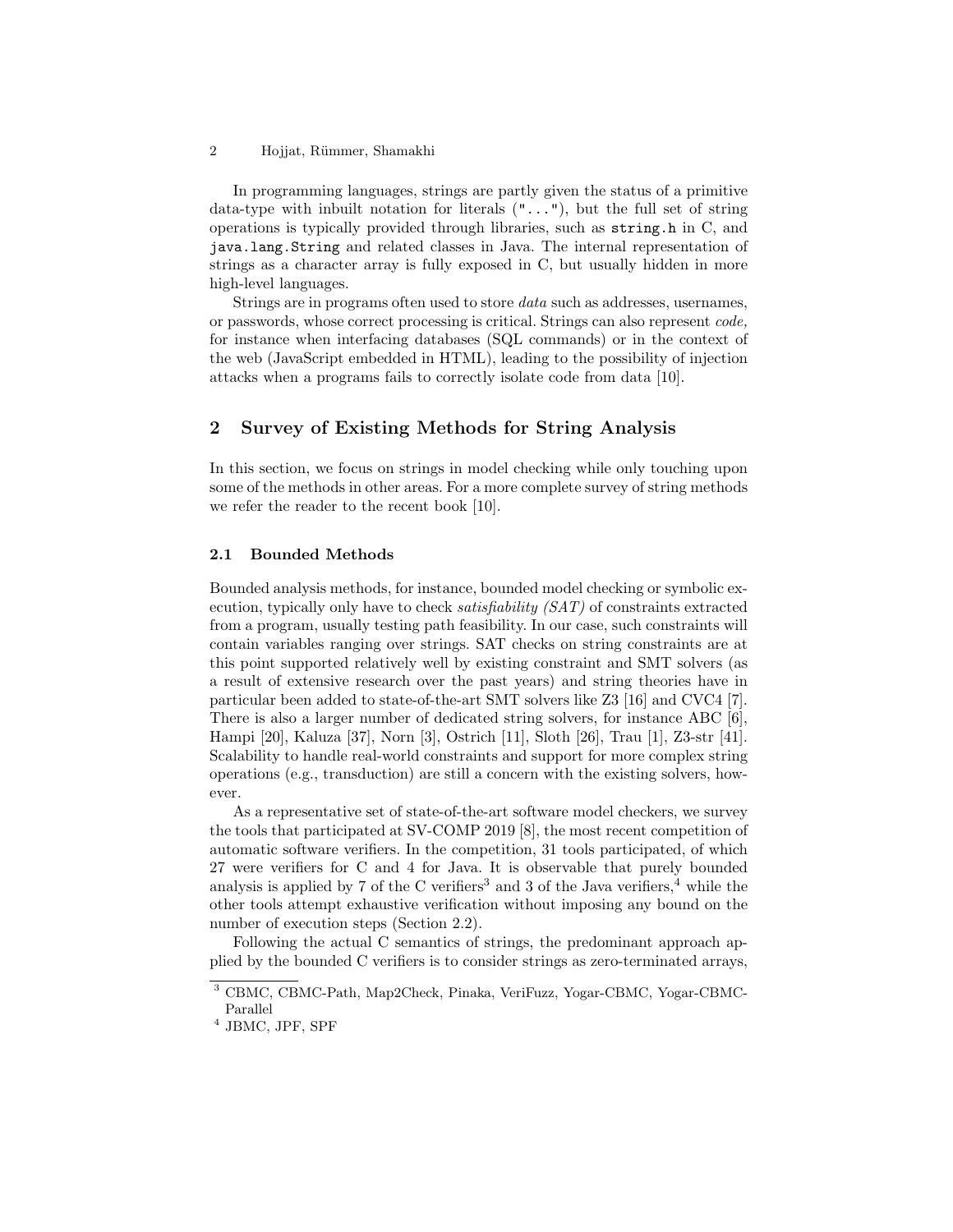and rely on decision procedures for the theory of arrays (for instance, via encoding to Boolean SAT) to perform feasibility checks. There exists some initial work in CBMC to target native string solvers, but does not seem to be used in the competition versions.

The situation is different in the bounded Java verifiers, where the symbolic tools use native string solvers to analyse path constraints. JBMC [14] comes with its own string solver that works through an encoding to Boolean SAT, while SPF [36] can use multiple different string solvers as its back-end.

### 2.2 Unbounded Methods

In addition to SAT checks, unbounded (infinite-state) program verification methods also require artefacts like loop invariants or function summaries, which can be provided manually or be computed automatically. For the latter purpose, a wider range of techniques has been proposed that could be listed here; to get a full picture, we refer to the recent handbook on model checking [13]. A general observation, however, is that strings can be handled only by few of the existing invariant generation methods; in particular, to the best of our knowledge, no interpolation procedures are known for any (relevant) theory of strings.

The few invariant generation methods specifically supporting strings include the randomised search approach in [38], and the SAT-based automata learning approach in [2], which we employ in Section 3.3.

Software Model Checking. We survey again the tools that participated at SV-COMP 2019 [8]: 20 tools performing unbounded verification for C programs, and one model checker for unbounded Java verification. Like in the bounded case, most of the C model checkers see strings as character arrays, and execute string operations as code; this means that invariant generation relies on existing methods for the theory of arrays. 2LS encodes data structures (including string) using invariants describing heap configuration [33], PredatorHP models memory using Symbolic Memory Graph (SMG) and defines certain manipulations of zero-terminated strings over SMG [18], and SMACK models the behaviour of string.h functions. The handling of strings in the Java model checker JayHorn, an ongoing implementation effort, is discussed in Section 3.

Deductive Verification. In deductive verification systems, invariants and method contracts usually have to be provided manually, but their correctness is verified automatically. To be able to handle strings, deductive verification systems include axiomatic models of strings. For instance, in Dafny [31] strings are encoded as sequences, which are in turn mapped to arrays, together with a set of operations modelled using quantified axioms that are heuristically instantiated by the underlying SMT solver. The KeY system [4], a verification tool for Java programs, includes a formalisation of Java strings and the Java string constant pool in terms of algebraic data-types [9]. This formalisation partly inspires the techniques discussed in Section 3.2. Like [9], we propose to represent strings using ADTs while targeting the fully-automatic setting of a software model checker, including automatic invariant inference.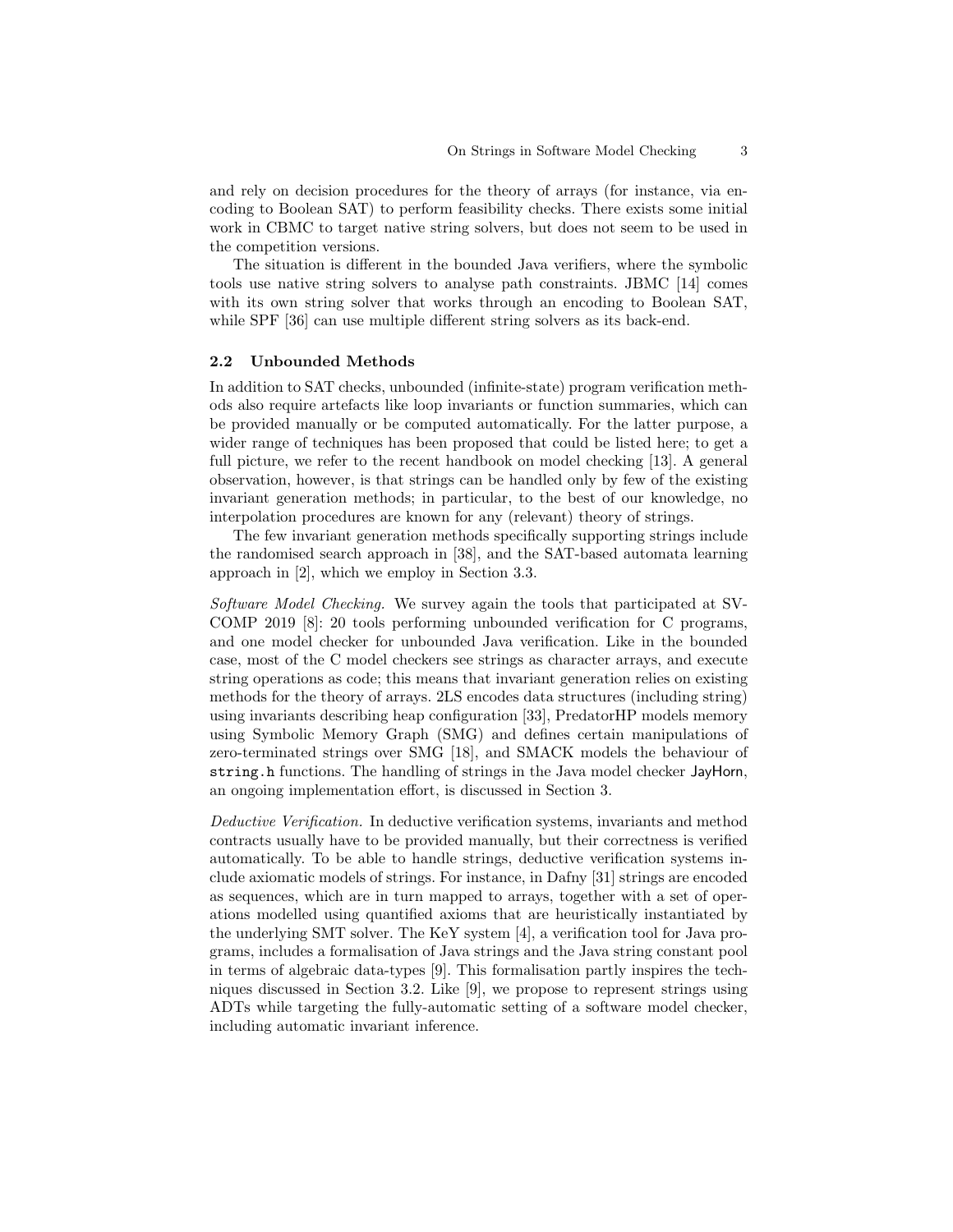### 4 Hojjat, Rümmer, Shamakhi

Static Analysis and Abstract Interpretation. A number of abstract domains have been proposed to analyse programs with strings, see for instance [10] for an overview. A related approach [12] translates Java programs to (data) flow graphs, extracts context-free grammars characterising the possible strings in the program, and then over-approximates those sets using regular languages.

Dedicated Analysis Methods. Several approaches exist to specifically analyse loops that iterate over or manipulate strings; such methods are usually restricted to loops of a particular syntactic shape, or to loops written in domain-specific languages. Bek is a language and system to write and analyse string sanitisers that internally uses symbolic transducers [27]. An extended version of Bek, named Bex, targets the more general case of string decoders [39]. A summarisation (or acceleration) method for string-manipulating loops is given in [40].

# 3 Towards String Handling in a Java Model Checker

We now describe ideas and techniques to handle strings natively in an unbounded model checker for Java. The work is inspired by the implementation of JayHorn tool [29], a Java verifier that works by translating Java bytecode to sets of constrained Horn clauses [23].

As observed in the previous section, and as with any other theory in software model checking, one of the main challenges with strings is the inference of inductive invariants. This aspect is particularly pronounced with strings, for which already decidability of SAT checks is sometimes open (depending on the precise set of operations considered [21]), and implementation even of known decision procedures can be hard. Logical methods used in other domains for invariant generation, for instance Craig interpolation [34] or abduction [17], have so far not been carried over for strings, to the best of our knowledge.

We consider two main paradigms to compute invariants in this setting:

- A reduction-based approach, in which string constraints are translated to algebraic data-types (ADTs), which can then be handled using known techniques, and are in particular amenable to Craig interpolation [24]. The reduction also requires an encoding of the string operations, which is in our setting done by formulating constrained Horn clauses, i.e., through an operational encoding. This is possible for all computable operations on strings, but does not always make it easy for an ADT solver to discover sufficiently general invariants.
- A learning-based approach, which performs an exhaustive search for Craig interpolants (as building blocks of inductive invariants) through SAT-based construction of finite-state automata [2].

Those two approaches have quite complementary properties. Reduction to other theories can in principle support all string operations, and handle the combination of strings with other theories (e.g., integers, arrays, or bit-vectors), but might not lead to useful predicates or invariants. The reduction approach is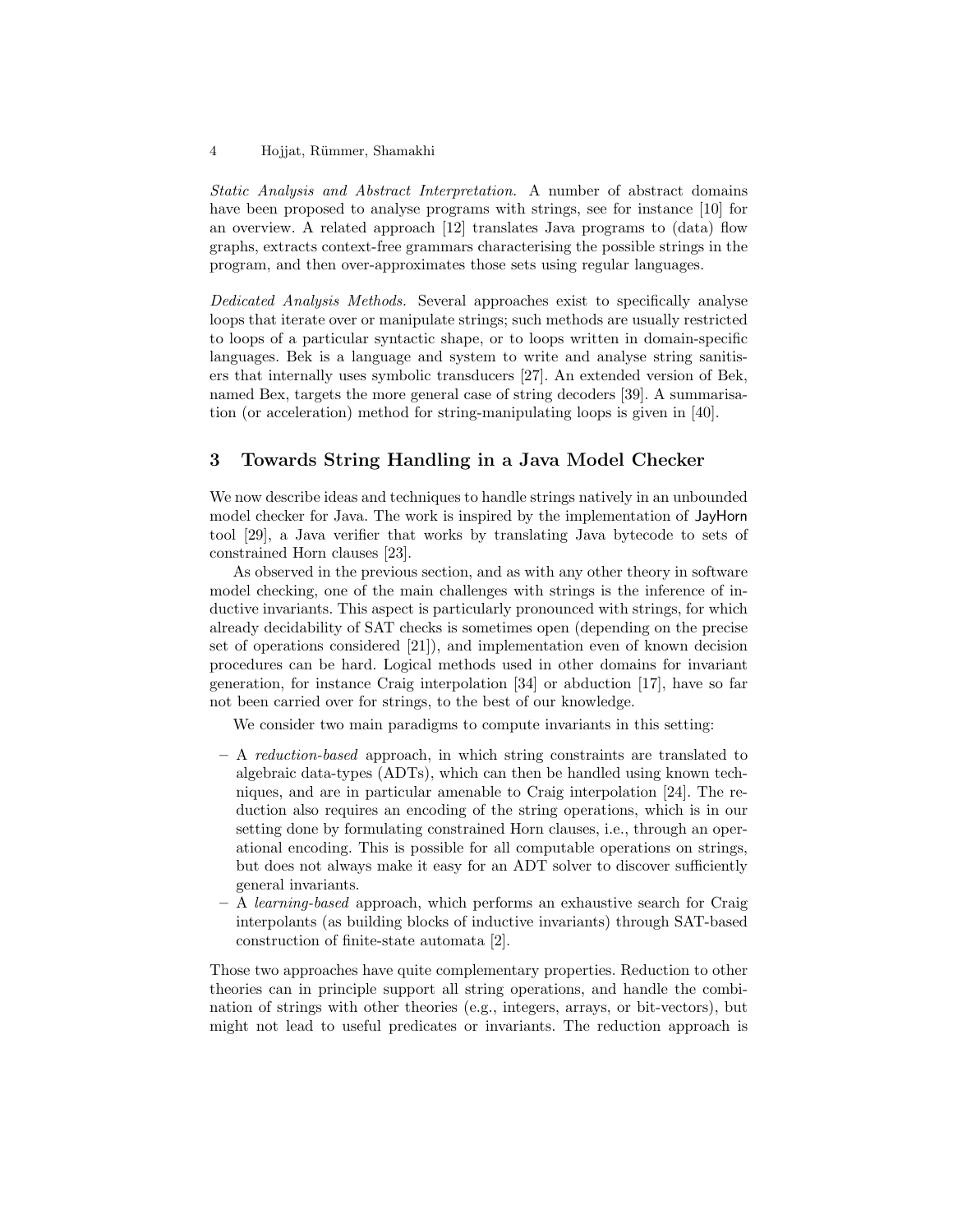also similar in flavour to the representation of strings as arrays in existing software model checkers, though considering a different target theory, and using tailor-made operational encodings also of the string operations. Learning and systematic search can find concise predicates that pinpoint the reason why a program behaves correctly, but the approach might be computationally expensive, restricted to invariants of particular syntactic shape, and (depending on the algorithm used) difficult to combine with other theories. In our case, the learning procedure attempts to construct Craig interpolants that are regular expression membership constraints, which means that formulas like equality of two strings cannot be expressed or found.

### 3.1 Dealing with Implementation Artefacts

As a prerequisite for applying native string solving technology, it is necessary to bridge the gap between the programming language semantics of strings (in Java, the view of strings being instances of the class java.lang.String, and the string constant pool [22]) and the algebraic view on strings (strings constituting the set  $\Sigma^*$  of finite sequences over some alphabet  $\Sigma$ ). The architecture of JayHorn offers a natural solution for this: deviating from the standard runtime implementation, object references in JayHorn are treated as tuples that consist of the object address (an integer), but also include other (immutable) information about an object [28]. For instance, a reference can store the precise dynamic type of the referenced object, the allocation site, constructor parameters, or values of immutable fields. The additional information contained in a reference has the purpose of increasing the expressive power of the class invariants used to represent heap data-structures.

This approach turns out to be particularly useful for boxed data-types like java.lang.Integer, since those classes are immutable and their contents do not change after object creation. This means that a reference to an object of java.lang.Integer can be defined to store the actual value (the boxed integer number) as well, using the native data-type for integers; since the boxed data can now be retrieved directly from the reference, without having to access any fields of the object, verification with boxed data becomes very similar to the handling of native data-types and local variables.

The same encoding can be used for strings: the reference tuple pointing to a java.lang.String object can be defined to contain the actual string contents as one of the components, represented using a native data-type, for instance, an ADT as in Section 3.2. Since the semantics of most of the string operations (for instance, String.equals and String.concat) can be modelled purely in terms of the string contents, this means that programs can then be analysed treating strings as a native data-type, assuming the idealised algebraic semantics of the string stored in the reference tuple.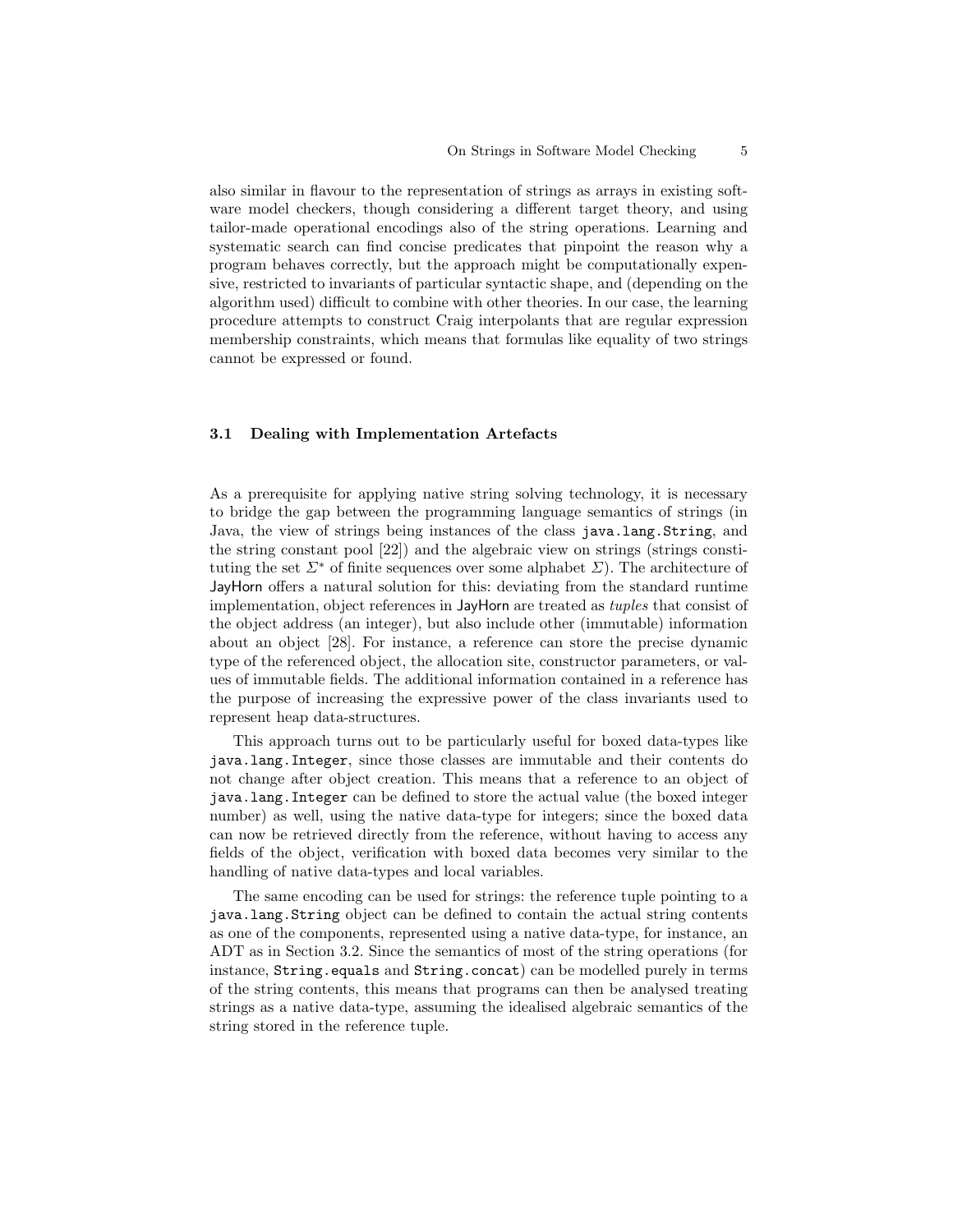### 3.2 Strings as an Algebraic Data-type

Algebraic data-types (with fully-free constructors) is a theory increasingly supported by Horn solvers, for instance by Eldarica [25], Spacer [30], and a version of VeriMAP [15]. While ADT support in the mentioned solvers is still somewhat limited and an active area of research (e.g., in case of Eldarica, only quantifierfree solutions are computed), ADTs are significantly simpler to handle than a full theory of strings, since methods like Craig interpolation and quantifier elimination are available.<sup>5</sup>

We define the theories of recursive algebraic data types (ADTs) as it is done in [24]. The signature of an ADT is defined by a sequence  $\sigma_1, \ldots, \sigma_k$  of sorts and a sequence  $f_1, \ldots, f_m$  of constructors. The type of an *n*-ary constructor is of the form  $f_i : \sigma_1 \times \cdots \times \sigma_n \to \sigma_0$ . Zero-ary constructors are also called constants. In addition to constructors, formulas over ADTs can use variables (with some type from the sorts  $\{\sigma_1, \ldots, \sigma_k\}$ ; selectors  $f_i^j$  (which extract the j<sup>th</sup> argument of an  $f_i$ -term) and testers is  $f_i$  (which determine whether a term is an  $f_i$ -term).

ADTs enable a natural representation of strings as lists of characters. Here, nil is a constant, cons is a binary constructor, and Character is a sort:

String ::= nil | cons(Character, String)

This representation still leaves a number of choices open; exploration of this space is ongoing work, so that we only discuss the parameters in the scope of this paper, without evaluating the implications experimentally.

Encoding choice 1: The character domain. In our current implementation in JayHorn, the Character is a synonym for the mathematical integers, which are handled well by most Horn solvers. This domain does obviously not model ASCII or Unicode characters accurately, and might lead to spurious verification counterexamples; a more precise encoding could be using bit-vectors or an interval of the integers.

**Encoding choice 2:** The character order. The encoding of lists leaves open in which order the characters of a string should be stored: starting with the first character or starting with the last (or choosing an order individually for each string variable). The current JayHorn implementation uses the more natural order of storing the first string character as the first element of a list; but given that it is more common in Java programs to append to strings, it is quite possible that reverse order would perform better for static analysis.

After choosing the string representation, the Java API string operations have to be defined. One approach for this would be to execute the bytecode implementing the methods, for instance the methods of java.lang.String. This would not yield the most efficient definition for the purpose of model checking, however, since the bytecode would assume the internal representation of strings as character arrays, running counter to the chosen algebraic list representation. In the context of JayHorn, a more efficient path is to encode each string operation

<sup>&</sup>lt;sup>5</sup> In this sense, ADTs also have better properties than the theory of arrays.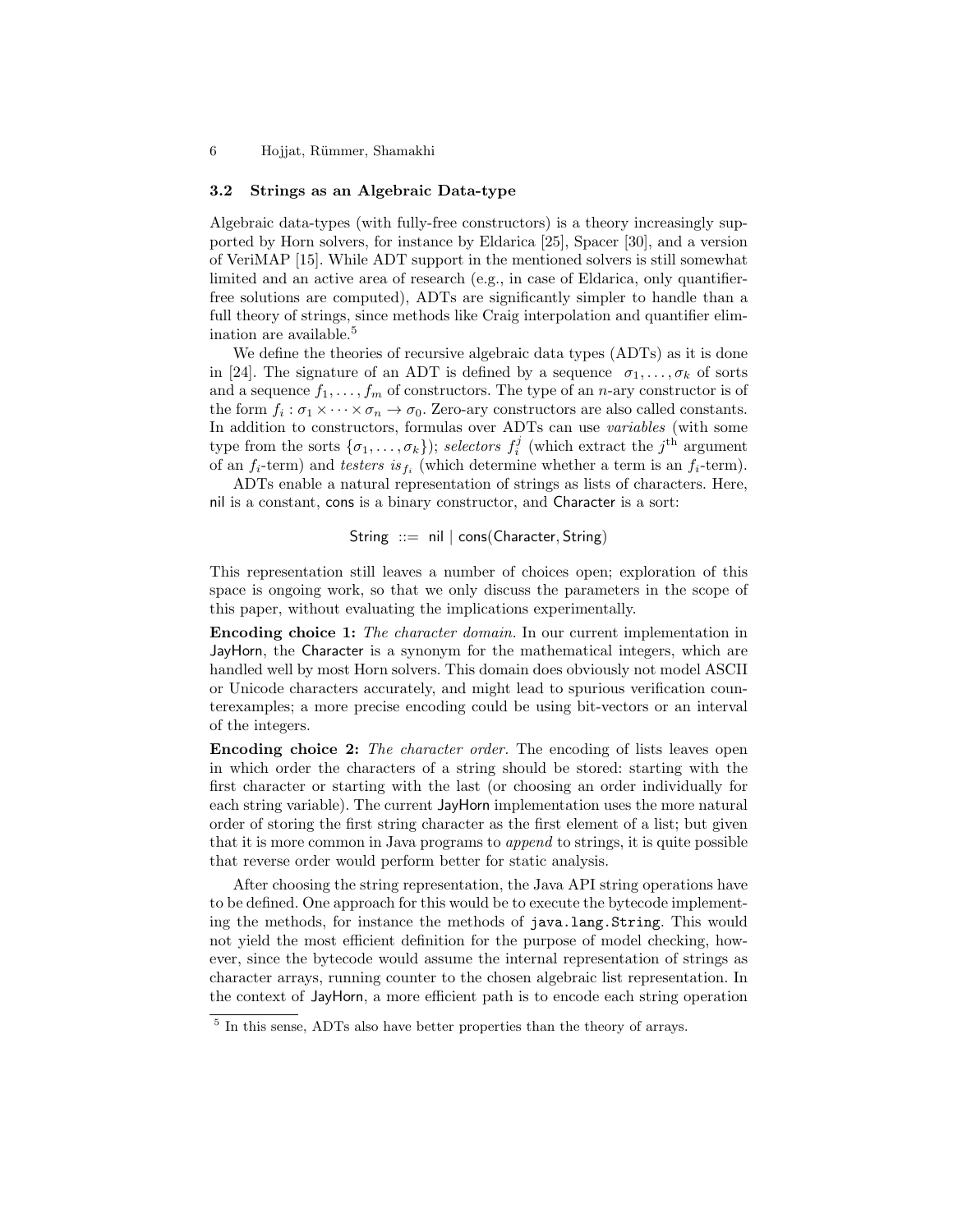```
package java.lang;
public class String {
  [...]
  public String concat(String that) { [...] };
  [...]
}
```
Fig. 1. The Java string concatenation method

| Recursive encoding $\mathcal{H}_{rec}$ :                                                           |  |                                                                                                                                            |
|----------------------------------------------------------------------------------------------------|--|--------------------------------------------------------------------------------------------------------------------------------------------|
| $C_{rec}(\text{nil}, x, x) \leftarrow true$                                                        |  |                                                                                                                                            |
| $C_{rec}(\text{cons}(c, x), y, \text{cons}(c, z)) \leftarrow C_{rec}(x, y, z)$                     |  |                                                                                                                                            |
| Recursive encoding with pre-condition $\mathcal{H}_{prec}$ :                                       |  |                                                                                                                                            |
| $C_{nrec}^{post}(\text{nil}, x, x) \leftarrow C_{nrec}^{pre}(\text{nil}, x)$                       |  |                                                                                                                                            |
|                                                                                                    |  | $C_{nrec}^{pre}(x, y) \leftarrow C_{nrec}^{pre}(\text{cons}(c, x), y)$                                                                     |
|                                                                                                    |  | $C_{nrec}^{post}(\text{cons}(c, x), y, \text{cons}(c, z)) \leftarrow C_{nrec}^{pre}(\text{cons}(c, x), y) \wedge C_{nrec}^{post}(x, y, z)$ |
| Iterative encoding $\mathcal{H}_{it}$ :                                                            |  |                                                                                                                                            |
| $C_{it}^1(\bar{z},x,\text{nil},y) \leftarrow C_{it}^{entry}(\bar{z},x,y)$                          |  |                                                                                                                                            |
| $C_{it}^1(\bar{z}, a, \text{cons}(c, b), y) \leftarrow C_{it}^1(\bar{z}, \text{cons}(c, a), b, y)$ |  |                                                                                                                                            |
|                                                                                                    |  | $C_{it}^2(\bar{z},b,y) \leftarrow C_{it}^1(\bar{z},\text{nil},b,y)$                                                                        |
| $C_{it}^2(\bar{z}, a, \text{cons}(c, b)) \leftarrow C_{it}^2(\bar{z}, \text{cons}(c, a), b)$       |  |                                                                                                                                            |
|                                                                                                    |  | $C_{it}^{exit}(\bar{z}, r) \leftarrow C_{it}^{2}(\bar{z}, \text{nil}, r)$                                                                  |

Table 1. Different Horn encodings of concatenation of two strings

using a set of Horn clauses tailored to static analysis. As a case study in the scope of this paper, we consider the method to perform concatenation of two strings (Fig. 1). Other Java string operations can be handled in a similar way.

Encoding choice 3: The concatenation function. Table 1 shows some of the different encodings of the concatenation function as a set of constrained Horn clauses, operating on the ADT string representation: using a total function defined recursively, and represented using a summary predicate  $C_{rec}$ ; using a partial function defined recursively by a summary predicate  $C_{prec}^{post}$  and a domain predicate  $C_{prec}^{pre}$ ; and using a purely iterative encoding with entry predicate  $C_{it}^{entry}$ and exit predicate  $C_{it}^{exit}$ .

A clause with a concatenation constraint on natively represented strings,

$$
H \leftarrow z = \text{concat}(x, y) \land B(\bar{a})
$$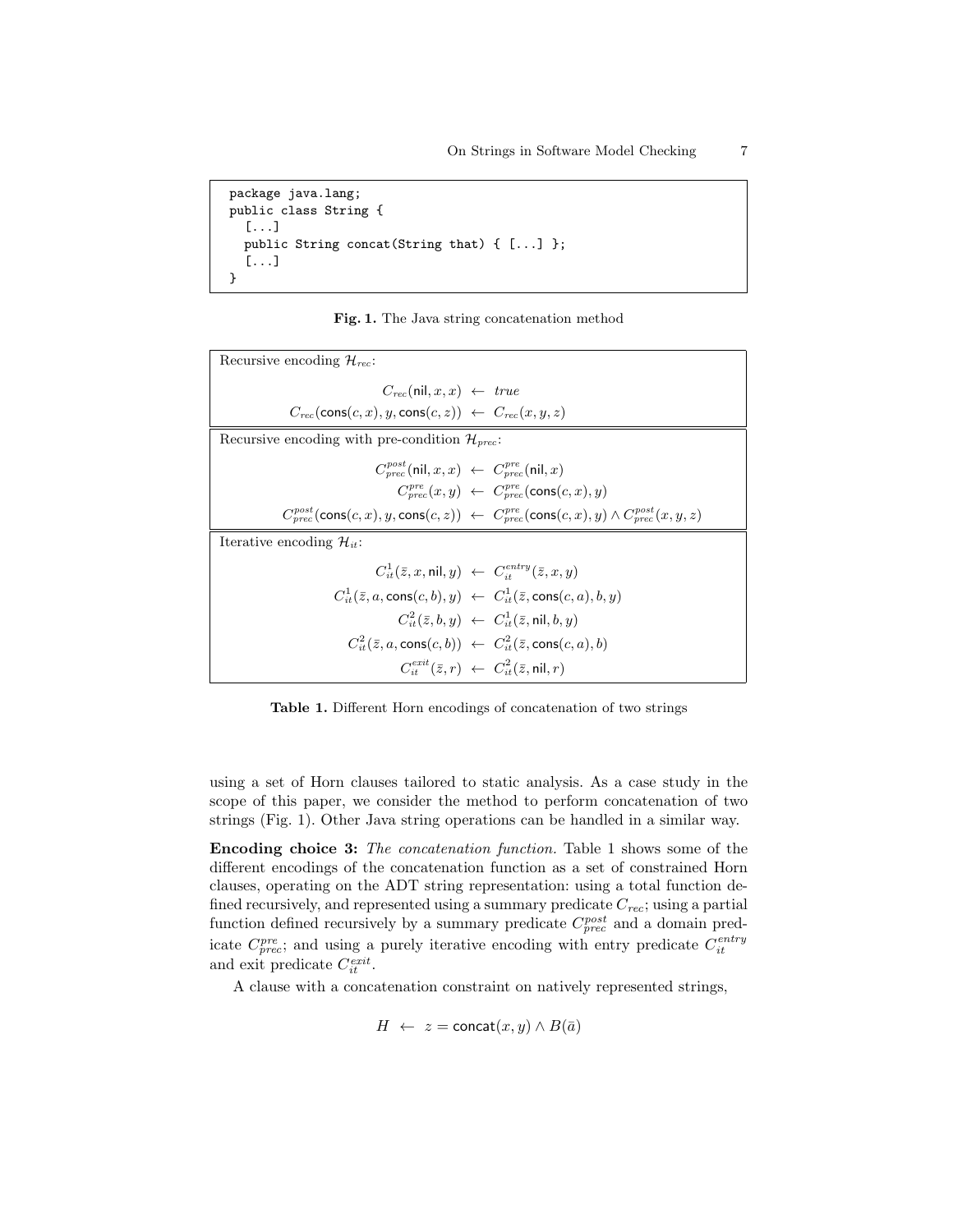#### 8 Hojjat, Rümmer, Shamakhi

can then be translated using the different encodings, leading to three different but equisatisfiable sets of clauses:

$$
\{H \leftarrow C_{rec}(x, y, z) \land B(\bar{a})\} \cup \mathcal{H}_{rec}
$$
\n<sup>(1)</sup>

$$
\{H \leftarrow C_{prec}^{post}(x, y, z) \land B(\bar{a}), \ C_{prec}^{pre}(x, y) \leftarrow B(\bar{a})\} \cup \mathcal{H}_{prec}
$$
 (2)

$$
\{H \leftarrow C_{it}^{exit}(\bar{a}, z), \ C_{it}^{entry}(\bar{a}, x, y) \leftarrow B(\bar{a})\} \cup \mathcal{H}_{it}
$$
(3)

In the last encoding  $\mathcal{H}_{it}$ , the arity of the predicates has to be adjusted so that all variables  $\bar{a}$  occurring in the clause body  $B(\bar{a})$  can be passed through.

Only experiments can tell which of those encodings performs best in a software model checker. Initial results indicate that the iterative encoding, although it requires the largest number of clauses, might be easiest to handle for existing Horn solvers, probably because only linear clauses are generated.

In cases where the length of the left string  $x$  is known to be bounded (and small), it is, of course, most efficient to unwind the recursive/iterative definition of the concatenation function sufficiently often.

Encoding choice 4: Clause sharing. In the iterative version of concatenation, it is always necessary to introduce fresh predicates and clauses  $\mathcal{H}_{it}$  for each occurrence of concatenation concat in a program. This is not the case for the recursive versions, however, where the same predicates and clauses could be used for multiple occurrences of concat. Whether such clauses sharing has advantages for Horn solving is so far unclear, however.

Encoding choice 5: Ghost data. In addition to just working with the string contents represented using an ADT, it can be meaningful to also explicitly pass around ghost data obtained by applying some homomorphism to string values. For instance, the length of a string is a feature that is frequently useful for invariants; the function that maps a string to its length is a homomorphism of the concatenation function, and the clauses shown in Table 1 can easily be augmented to keep track of string length as well.

#### 3.3 Learning Invariants over Strings

The encoding of strings using ADTs is quite flexible, and can be expected to work well when the correctness of a program can be shown using invariants on the level of ADTs: that means, using quantifier-free formulas that talk about a finite number of characters of the involved strings. Depending on the applied Horn solver, and the encoding choices with respect to ghost data, also invariants are feasible that can be expressed using recursive functions like the string length function.<sup>6</sup> However, ADTs do not suffice for programs that demand more intricate invariants about strings; for instance, the statement that an unbounded string only contains characters in the range a-z.

We propose the use of learning-based interpolation, as defined in [2], to find such more expressive invariants. Interpolation is used by many Horn solvers to

 $6$  For instance, Eldarica has built-in support for the ADT size function, which corresponds to string length.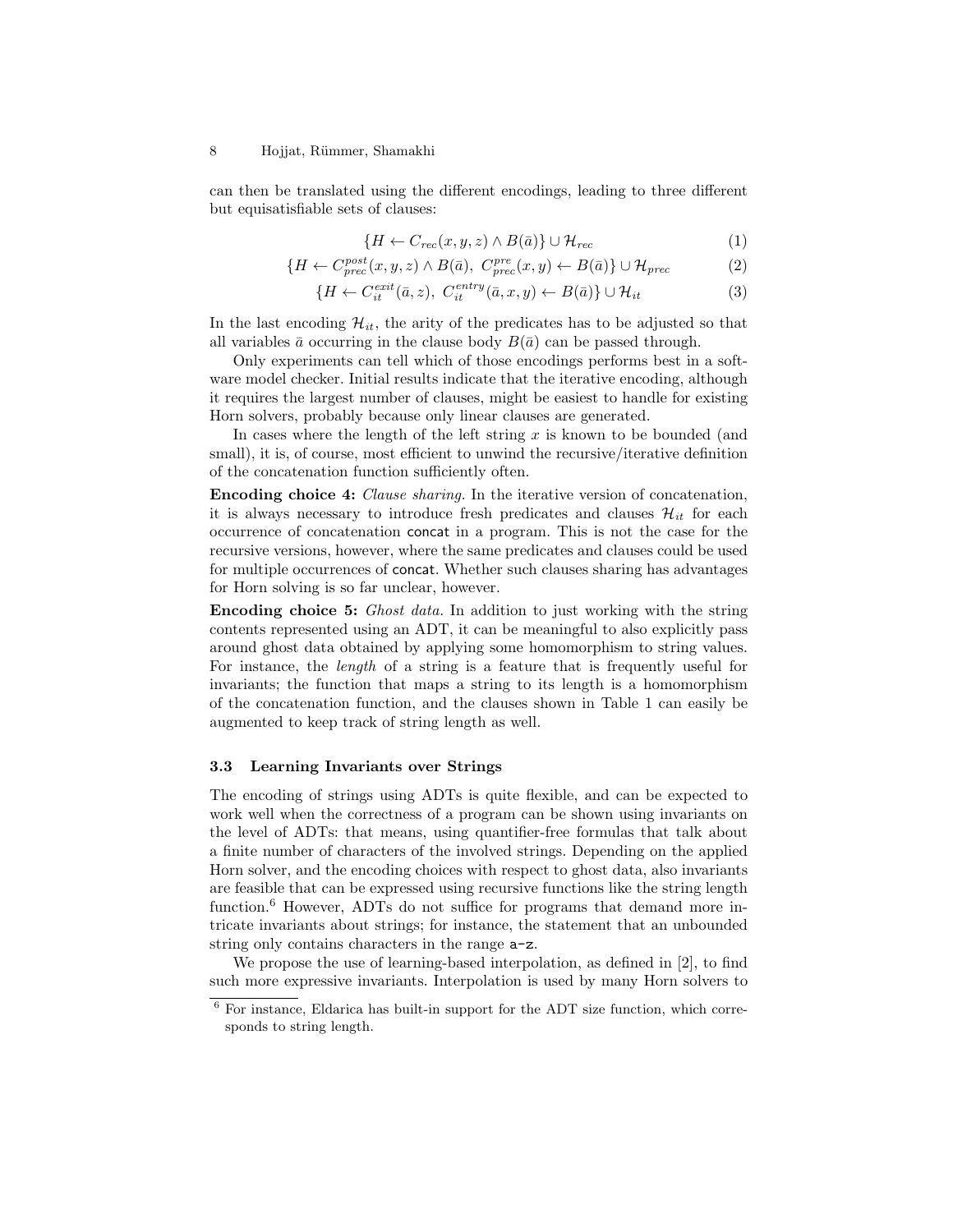construct building blocks for invariants. A (binary) interpolation problem is a conjunction of formulas  $A[\overline{x}_A, \overline{x}]\wedge B[\overline{x}, \overline{x}_B]$  over disjoint variables  $\overline{x}_A, \overline{x}_B$  local to A, B and common variables  $\bar{x}$ . An *interpolant* is a formula  $I[\bar{x}]$  over the common variables such that  $A[\overline{x}_A, \overline{x}] \Rightarrow I[\overline{x}]$  and  $B[\overline{x}, \overline{x}_B] \Rightarrow \neg I[\overline{x}]$  hold.

In [2], it is assumed that  $\bar{x} = \langle x_1, x_2, \ldots, x_n \rangle$  only contains string variables; a SAT solver is then used to systematically search for interpolants of the form

$$
I[\overline{x}] = x_1|x_2|\cdots|x_n \in \mathcal{R}
$$
\n<sup>(4)</sup>

where | is a fresh separator character, and  $\mathcal R$  a regular expression.  $\mathcal R$  is for the search represented as a finite-state automaton using a set of Boolean variables. The search procedure itself uses a refinement loop in which the SAT solver guesses interpolant candidates, and a string solver checks the correctness of the candidates. Counterexamples produced by the string solver are used to refine the Boolean constraints. The procedure, therefore, has a lot of similarities with methods in syntax-guided synthesis [5], and could be generalised to interpolant patterns other than (4); it could also be changed to compute inductive invariants instead of just interpolants directly.

SAT-based learning has in the past also been used for a number of related applications, for instance to compute finite-state automata describing regions or strategies of games on infinite graphs [35, 32], or to synthesise transition systems that satisfy given LTL specifications [19]. This illustrates the flexibility of this form of learning; the challenge, however, is usually scalability, since a SAT solver essentially carries out a systematic search over all automata up to a certain size.

In practice, it appears most useful to combine the ADT-based method from Section 3.2 with the learning method. This could be done, for instance, by using the ADT method by default, but switching to the learning method when the computed ADT interpolants start to contain too complex ADT expressions. As a further criterion, when analysing programs that combine strings and other data-types (the most common case), it should be checked prior to starting the learning process whether the conjunction  $A[\overline{x}_A, \overline{x}] \wedge B[\overline{x}, \overline{x}_B]$  is unsatisfiable for reasons pertaining to strings. This is a necessary (though not sufficient) criterion for the existence of an interpolant of the form (4). To check whether strings are responsible for any inconsistency, the common non-string variables in  $\bar{x}$  can be renamed to local variables  $x_i'$  in A and  $x_i''$  in B.

### 4 Conclusions

We have given a survey of string handling in software model checkers, and proposed a combination of methods for model checking of Java programs. The paper presents work in progress, and at the moment the impact of the different design and encoding choices has not been evaluated experimentally yet; we do believe, however, that the outlined combination of string methods can significantly improve the usability of a Java model checker like JayHorn.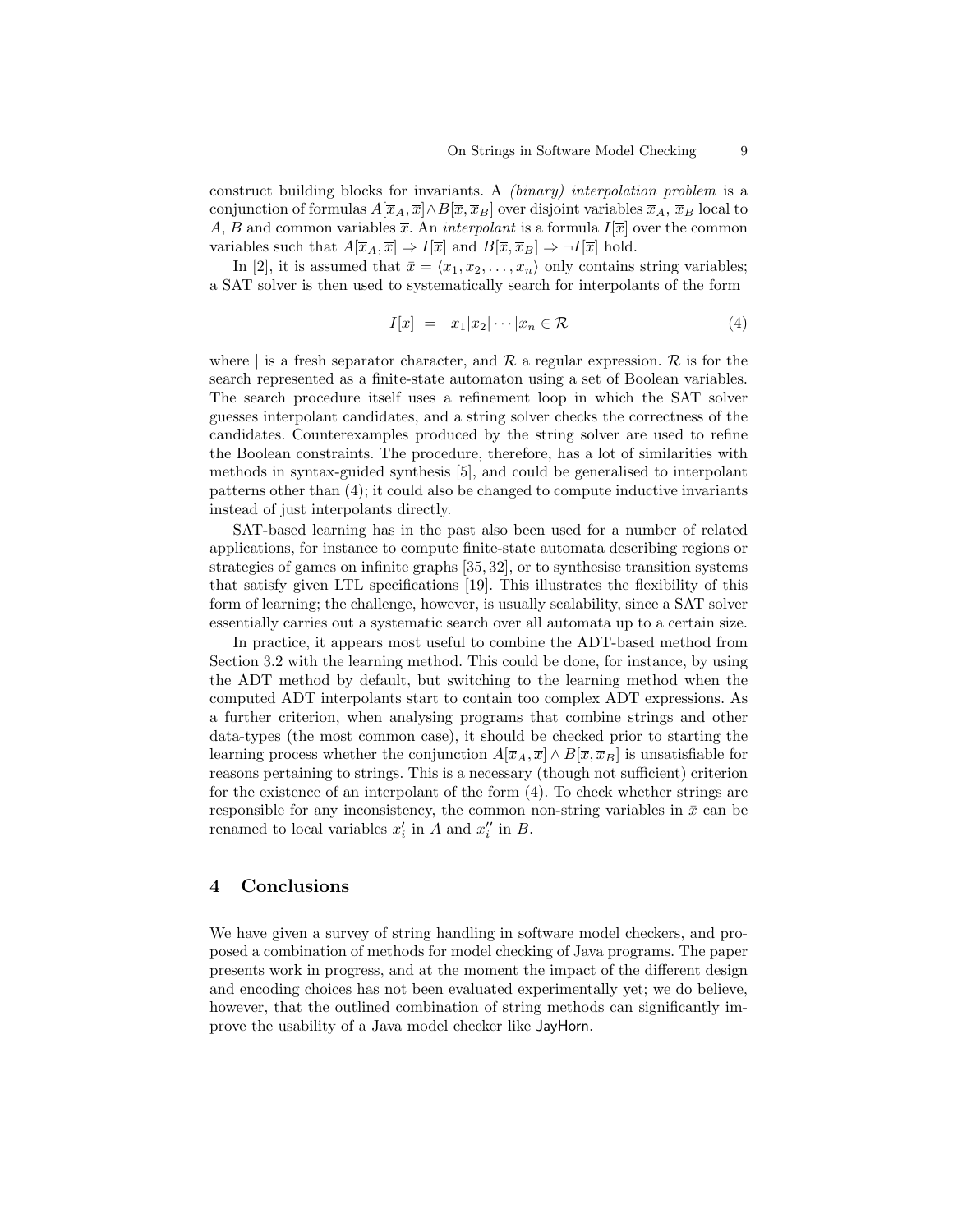10 Hojjat, Rümmer, Shamakhi

Acknowledgements. This research is supported by the Swedish Research Council (VR) under grant 2018-04727, and by the Swedish Foundation for Strategic Research (SSF) under the project WebSec (Ref. RIT17-0011).

### References

- 1. P. A. Abdulla, M. F. Atig, Y. Chen, B. P. Diep, L. Holík, A. Rezine, and P. Rümmer. Trau: SMT solver for string constraints. In FMCAD. IEEE, 2018.
- 2. P. A. Abdulla, M. F. Atig, Y. Chen, L. Holík, A. Rezine, P. Rümmer, and J. Stenman. String constraints for verification. In CAV. Springer, 2014.
- 3. P. A. Abdulla, M. F. Atig, Y. Chen, L. Holík, A. Rezine, P. Rümmer, and J. Stenman. Norn: An SMT solver for string constraints. In CAV. Springer, 2015.
- 4. W. Ahrendt, B. Beckert, R. Bubel, R. Hähnle, P. H. Schmitt, and M. Ulbrich, editors. Deductive Software Verification  $-$  The KeY Book  $-$  From Theory to Practice. Springer, 2016.
- 5. R. Alur, R. Bod´ık, E. Dallal, D. Fisman, P. Garg, G. Juniwal, H. Kress-Gazit, P. Madhusudan, M. M. K. Martin, M. Raghothaman, S. Saha, S. A. Seshia, R. Singh, A. Solar-Lezama, E. Torlak, and A. Udupa. Syntax-guided synthesis. In Dependable Software Systems Engineering. IOS Press, 2015.
- 6. A. Aydin, L. Bang, and T. Bultan. Automata-based model counting for string constraints. In CAV. Springer, 2015.
- 7. C. W. Barrett, C. L. Conway, M. Deters, L. Hadarean, D. Jovanovic, T. King, A. Reynolds, and C. Tinelli. CVC4. In CAV. Springer, 2011.
- 8. D. Beyer. Automatic verification of C and Java programs: SV-COMP 2019. In TACAS. Springer, 2019.
- 9. R. Bubel, R. Hähnle, and U. Geilmann. A formalisation of Java strings for program specification and verification. In *SEFM*. Springer, 2011.
- 10. T. Bultan, F. Yu, M. Alkhalaf, and A. Aydin. String Analysis for Software Verification and Security. Springer, 2017.
- 11. T. Chen, M. Hague, A. W. Lin, P. Rümmer, and Z. Wu. Decision procedures for path feasibility of string-manipulating programs with complex operations. PACMPL, (POPL), 2019.
- 12. A. S. Christensen, A. Møller, and M. I. Schwartzbach. Precise analysis of string expressions. In SAS. Springer, 2003.
- 13. E. M. Clarke, T. A. Henzinger, H. Veith, and R. Bloem, editors. Handbook of Model Checking. Springer, 2018.
- 14. L. C. Cordeiro, P. Kesseli, D. Kroening, P. Schrammel, and M. Trtík. JBMC: A bounded model checking tool for verifying Java bytecode. In CAV. Springer, 2018.
- 15. E. De Angelis, F. Fioravanti, A. Pettorossi, and M. Proietti. Solving Horn clauses on inductive data types without induction. TPLP, (3-4), 2018.
- 16. L. M. de Moura and N. Bjørner. Z3: an efficient SMT solver. In TACAS. Springer, 2008.
- 17. I. Dillig, T. Dillig, B. Li, and K. L. McMillan. Inductive invariant generation via abductive inference. In OOPSLA. ACM, 2013.
- 18. K. Dudka, P. Peringer, and T. Vojnar. Byte-precise verification of low-level list manipulation. In SAS. Springer, 2013.
- 19. P. Faymonville, B. Finkbeiner, M. N. Rabe, and L. Tentrup. Encodings of bounded synthesis. In A. Legay and T. Margaria, editors, TACAS, volume 10205 of LNCS, pages 354–370. Springer, 2017.